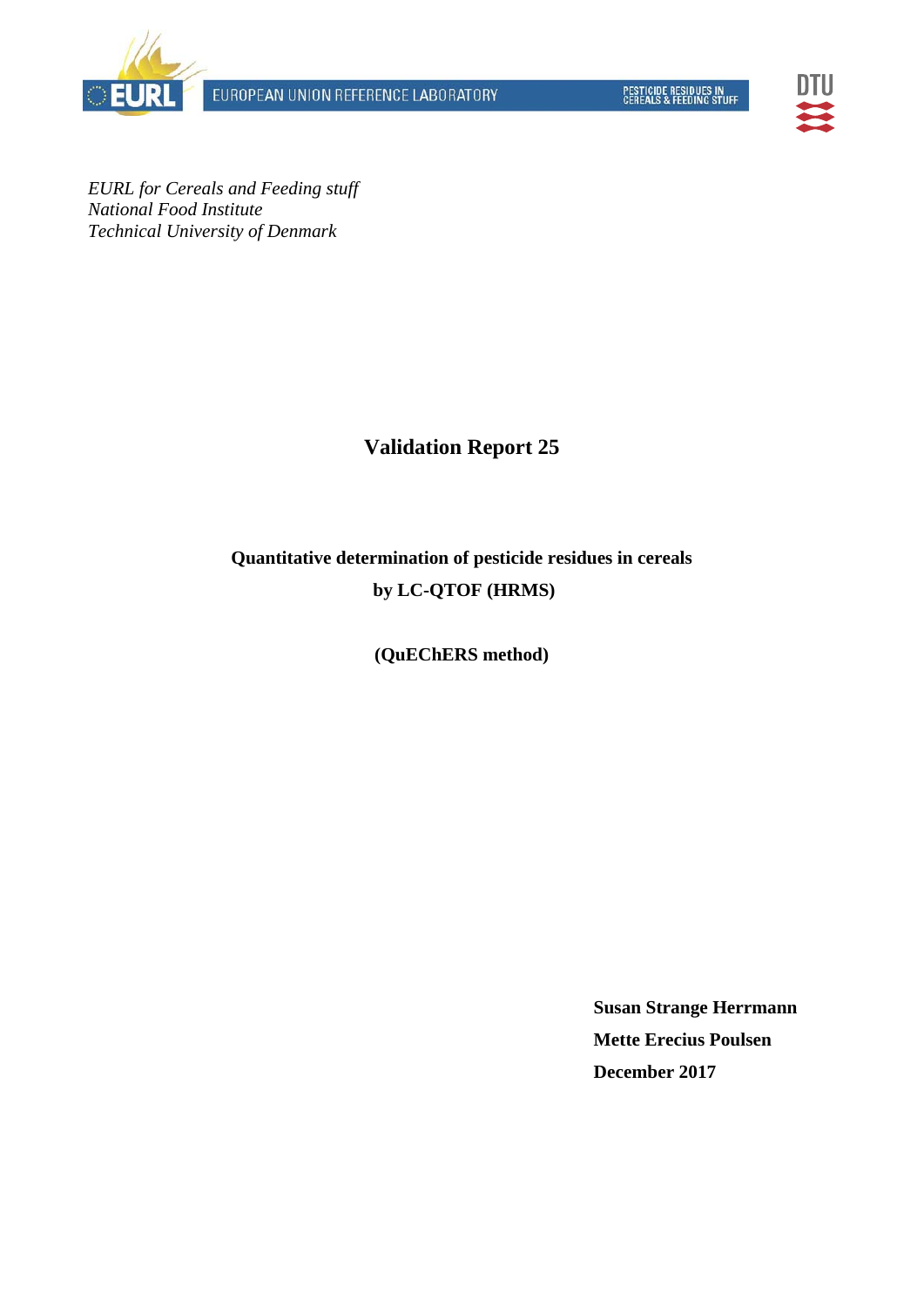## **CONTENT:**

| Appendix 1. Recoveries, repeatability ( $RSDr$ ) and Limit of Quantification (LOQ) for pesticides<br>validated on three cereal commodities, wheat, barley, oat and rice using QuEChERS method and |  |
|---------------------------------------------------------------------------------------------------------------------------------------------------------------------------------------------------|--|
|                                                                                                                                                                                                   |  |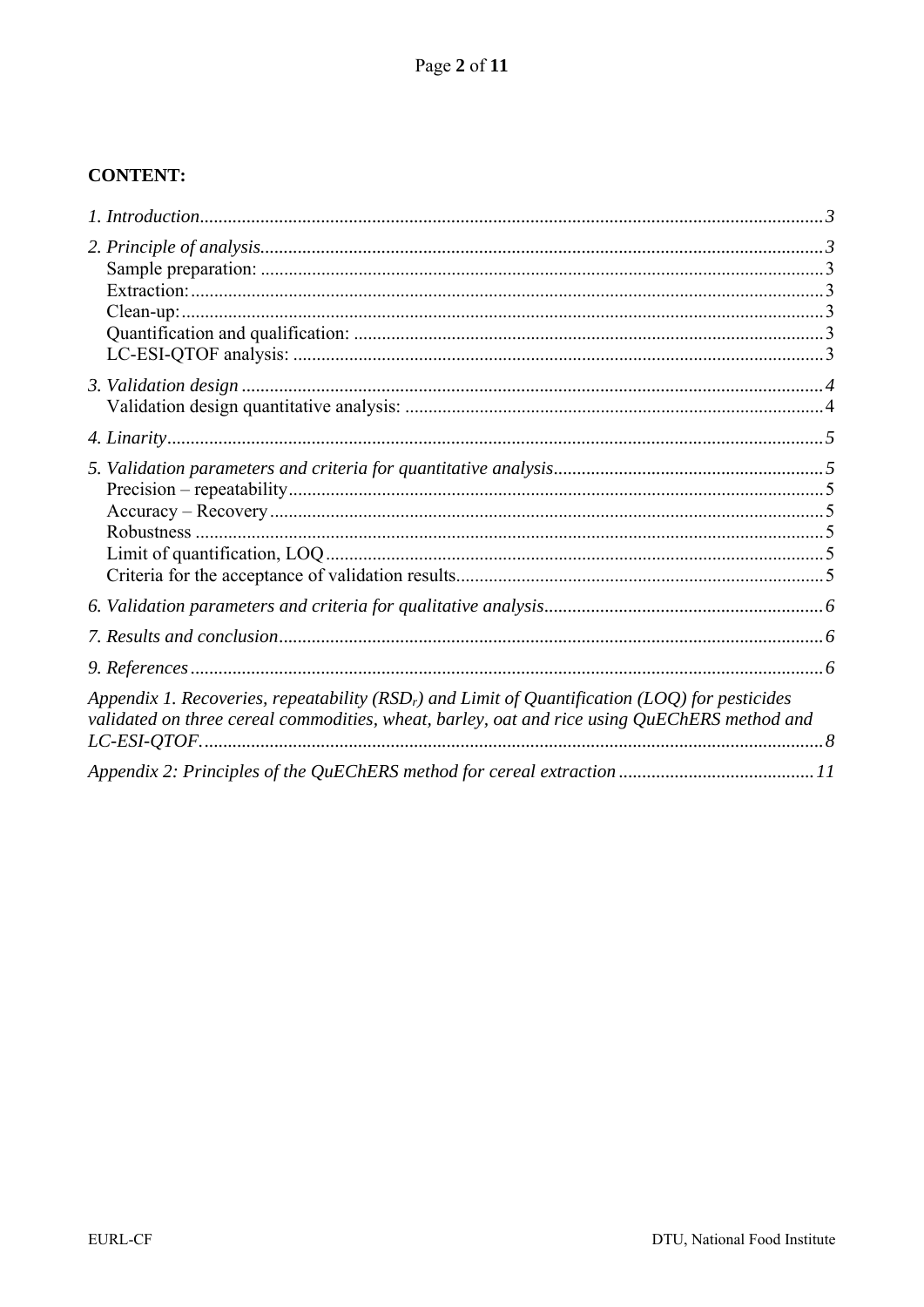## **1. Introduction**

This report describes the validation of the QuEChERS method combined with LC-QTOF accurate mass determination. Accurate mass determination using the LC-QTOF was initially intended only for screening purposes, i.e. qualitative analysis. However with increasing resolution, increasing sensitivity as well as wider dynamic range of the high resolution MS systems it has become more realistic to also perform quantitative analysis on these instrument. The QuEChERS method is an extraction method which has been developed to be Quick, Easy, Cheap, Efficient, Rugged and Safe. The method is most commonly used on fruit, vegetables and cereals<sup>1</sup>. Our inhouse QuEChERS procedure is outlined in Appendix 2.

The aim of the present validation study was therefore to evaluate whether the HRMS systems available (Agilent's 6550 iFunnel QTOF LC/MS) can provide data which allow for quantitative analysis.

## **2. Principle of analysis**

Sample preparation: The samples were milled with a sieve at 1 mm.

Extraction:

The sample is shaken and a salt and buffer mixture is added and the sample is shaken again.

#### Clean-up:

After centrifugation the supernatant is transferred to a clean tube and put in -80 degree freezer. When the extract is almost thawed it is centrifuged and the supernatant is transferred to a tube containing PSA and MgSO4. An aliquot was withdrawn prior to this clean-up step and analysed by LC-MS/MS. After shaking and an additional centrifugation step the final extract is diluted 1:1 with acetonitrile to obtain the same matrix concentration as in the matrix matched calibration standards.

Quantification and qualification: The final extracts are analysed by LC-ESI-QTOF.

## LC-ESI-QTOF analysis:

The pesticide residues are separated on a reversed-phase column (Acclaim RSLC C18 2.2m 2.1x100mm from Dionex, Thermo Scientific (Sunnyvale, California)) and detected by tandem mass spectrometry (MS/MS) by electrospray (ESI). The validation includes pesticides determined in positive mode. Gradient LC elution was performed using 0.1% formic and 5 mM ammoniac in water as mobile phase A and 0.1% formic acid in acetonitrile as mobile phase B. The gradient started with 10% B and was kept for 1 min, followed by a linear gradient to 40% B up to 3 min, followed by a linear gradient to 90% B up to 14 min. This level of B was kept for 2 minutes and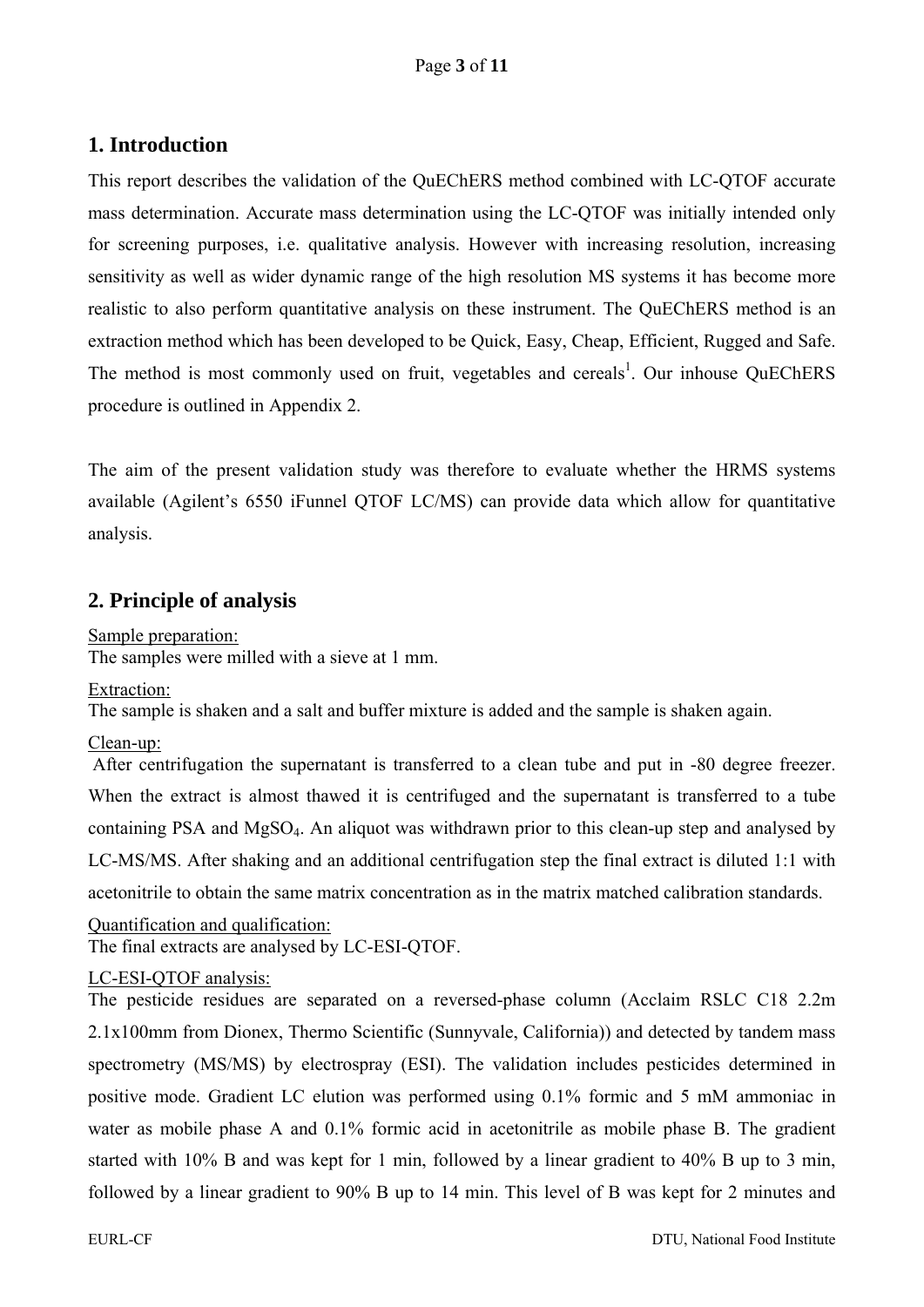#### Page **4** of **11**

then returned to the start level of 10% B, which were kept for 4 min before next injection. The flow rate started and 0.2 ml/min and was increased to 0.4 ml/min using a linear gradient from 3 to 14 min. The flow was kept at 0.4 ml/min for 2 min and then changed back to 0.2 ml/min at 16 min. The LC system was the same used in positive and negative mode. The injection volume was 5 µ.

The instrument was operated in the "All Ion" approach in which four different experiments are performed switching between collision energies of 0, 10, 20 and 40 V with no isolation of single ions in the quadrupole. All ions with m/z-values of 50-1600 were led through the quadrupole into the collision cell, where the different collision energies were applied and then finally into the TOF instrument obtaining accurate masses. The instrument operated in 2 GHz Extended mode, which gives a higher dynamic range, and the slicer mode was high resolution: around 15.000 at m/z-values of 300. The mass axis was calibrated in the m/z-range 50-1600 using the tuning mix from Agilent containing 10 compounds with masses from 118-2721. A reference solution was sprayed into a separate nebulizer during analysis to give a continuous calibration during analysis. Reference masses of m/z 112.985587 and 966.000725 were used in negative mode and m/z 121.050873 and 922.009798 in positive mode.

The quantitative data-analysis was performed using MassHunter TOF Quantitative Analysis (version B.05.20). The ions used as quantifier ions and qualifier ions were ions available in the PCDL made available for pesticide analysis by Agilent.

## **3. Validation design**

The method was sought validated for 84 pesticides or metabolites in wheat, barley, oat and rice for the quantitative analysis and determination of LOQ and for wheat, barley, oat and rice for the qualitative analysis and determination of SDL.

Validation design quantitative analysis:

The validation was performed on 5 replicates of wheat, barley, oat and rice at two spiking levels; 0.01 and 0.1 mg/kg (total of 25 samples). The calibration standard were matrix matched with rye matrix.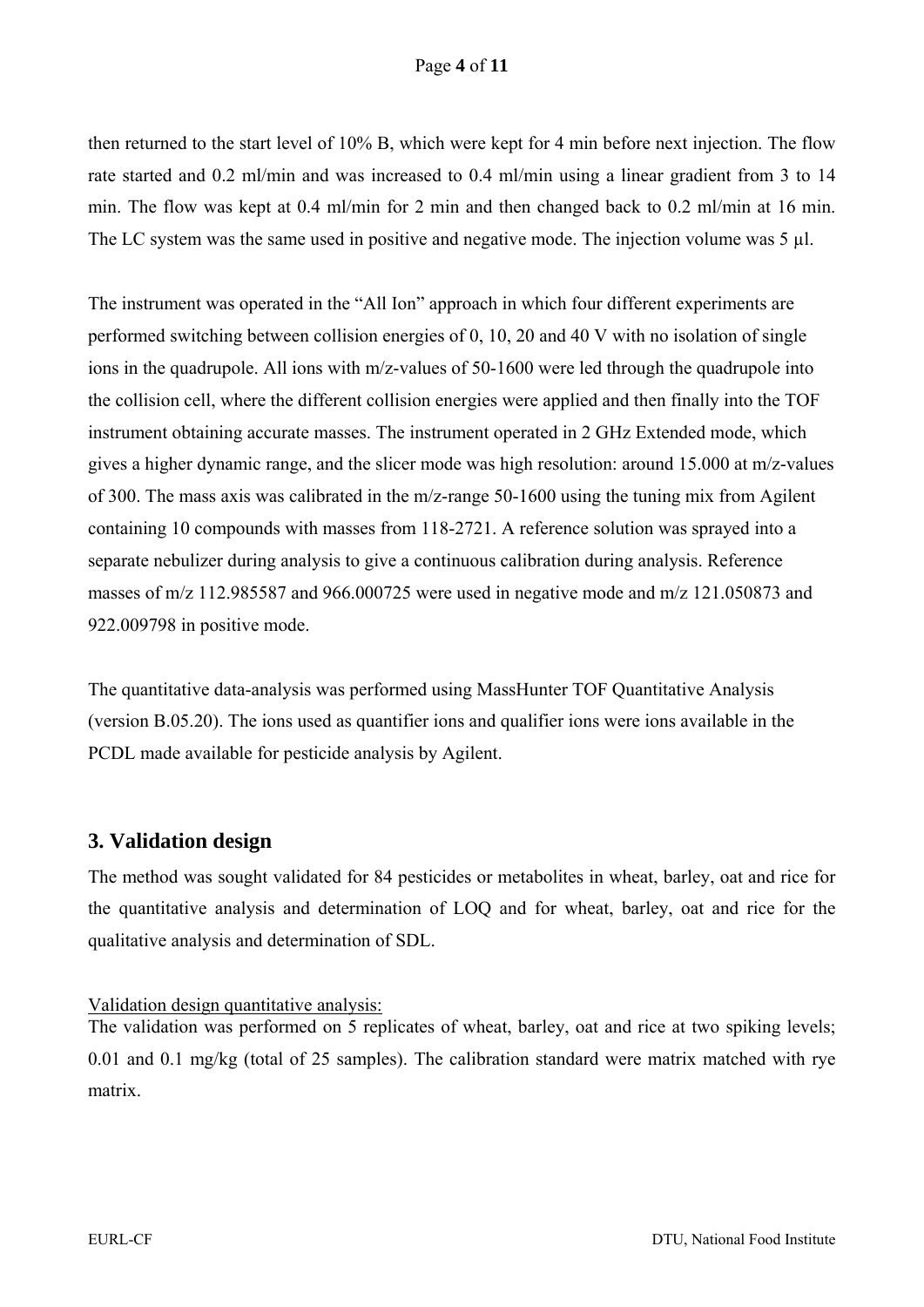## **4. Linarity**

The calibration curve is determined by the analysis of each of the analysts at least 4 calibration levels, i.e. 5, 10, 33.3 and 100 ng/ml. The quantification was performed from the mean of two bracketing calibration curves.

On the LC-ESI-QTOF the calibration curves were in general best fitted to a quadratic curve. The three lowest calibration points generally fitted well with a linear curve. Regardless of the choice of curve fit the quantification of the relevant spike levels were very similar. The majority (75%) of the correlation coefficients (R) were higher or equal to 0.99. The poorest fit (R2=0.913) to the quadratic line was obtained for bromadiolone.

## **5. Validation parameters and criteria for quantitative analysis**

#### Precision – repeatability

Repeatability was calculated for all pesticides and degradation products on both spiking levels (0.01 mg/kg and 0.1 mg/kg). Repeatability  $(RSD<sub>r</sub>)$  in this validation was for LC-ESI-QTOF calculated from the 15 replicate determinations. Repeatability were calculated as given in ISO 5725-2<sup>2</sup>.

#### Accuracy – Recovery

The accuracy was determined from recovery studies in which samples were spiked at three concentration levels (0.01 mg/kg and 0.1 mg/kg) with the relevant pesticides, isomers and degradation products.

#### Robustness

The QuEChERS method has, in connection with the development of the method, been shown to be robust by Anastassiades et al.  $2003<sup>1</sup>$ .

#### Limit of quantification, LOQ

The quantification limits (LOQ) was determined as the lowest spike level for which the acceptance criteria (se Section 6) was meet.

The obtained results including recovery,  $RSD<sub>r</sub>$ , Combined Uncertainty (U<sub>c</sub>) and limit of quantification (LOQ) are presented in appendix 1.

#### Criteria for the acceptance of validation results

For the pesticides to be accepted as validated the following criteria for precision and trueness must to be fulfilled:

1. The relative standard deviation of the repeatability should be  $\leq 20\%$ <sup>3</sup>.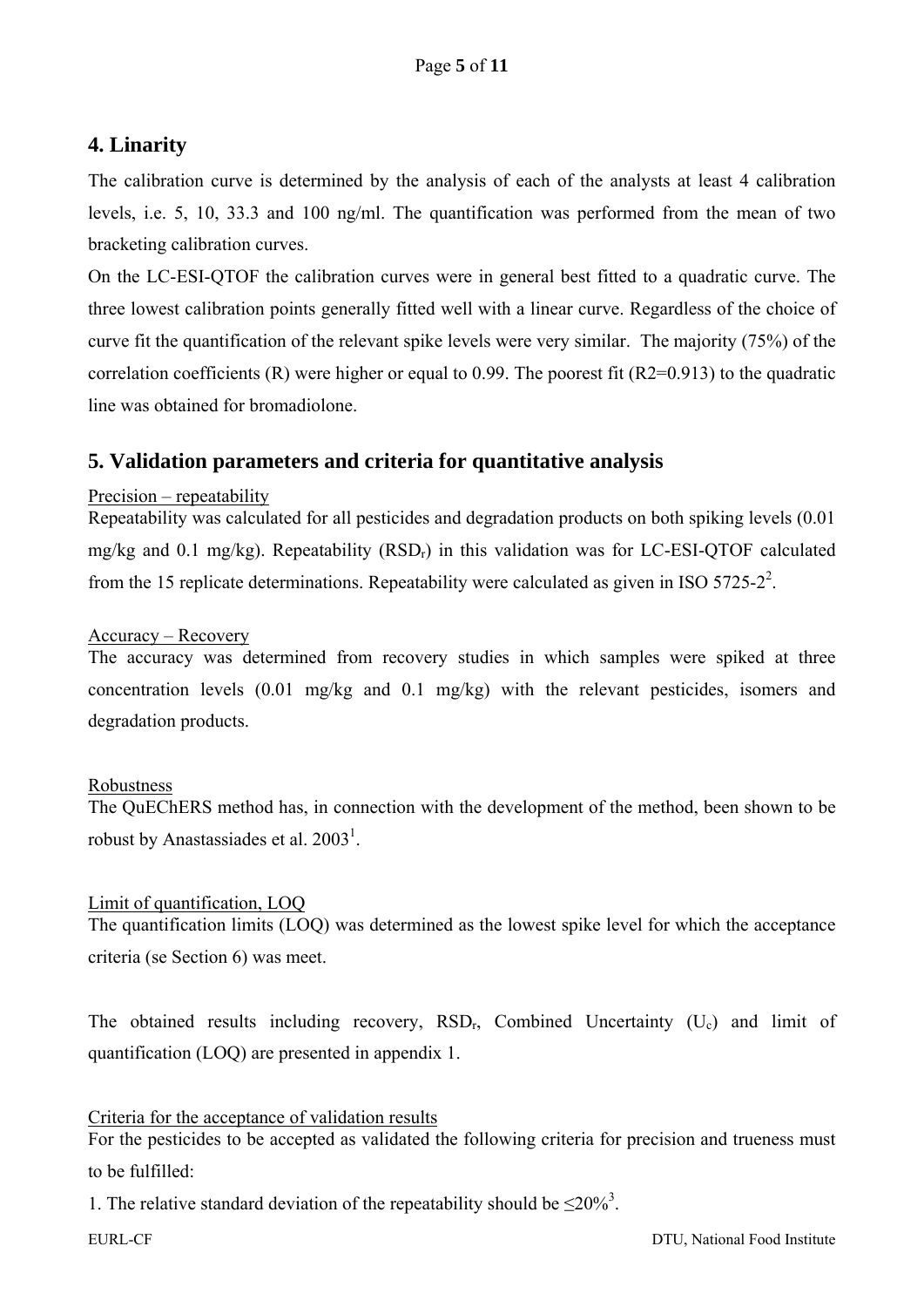2. The average relative recovery must be between 70 and  $120\%$ <sup>3</sup>.

If the above mentioned criteria have been meet, the quantification limits, LOQs is stated.

The analytical result is by default corrected for bias/recovery and the combined uncertainty is then given by:

$$
U_c = \sqrt{(RSD^2/n) + RSD^2}
$$

Where RSD is the intra-laboratory uncertainty  $(RSD<sub>R</sub>)$ .

## **6. Validation parameters and criteria for qualitative analysis**

Selectivity: An Un-spiked sample of each of the five cereal matrices were analysed and screened for false detects.

## **7. Results and conclusion**

Of the 82 pesticides and metabolites sought validated on wheat, barley, oat and rice 68 were successfully validated. The results obtained for these 68 compounds are presented in Appendix 1. For 57 compounds an LOQ of 0.01 mg/kg was achieved and for the remaining 13 compounds an LOQ of 0.1 mg/kg was obtained. For the 14 compounds that were not possible to validate the reason was primarily high variation on the reproducibility and/or repeatability and/or low recovery  $(40-60\%)$ .

The present validation study show that even though the linear range of the Q-TOF is limited and a quadratic fit is the best fit in many cases quantification is possible with satisfactory precision. A number of analytes could not be validated and besides the reason mentioned above further investigations are needed in order to determine why these analytes perform poorly. The poor results may not be related to the use of Q-TOF but to poor extraction efficiencies and/or ionization efficiencies. If poor extraction efficiency and/or poor ionization efficiency is the reason then these compounds will also perform poorly if analysed by the traditional quantitative methods using tandem mass spectrometry.

## **9. References**

**1** EN 15662:2008. Foods of plant origin - Determination of pesticide residues using GC-MS and/or LC-MS/MS following acetonitrile extraction/partitioning and clean-up by dispersive SPE - QuEChERS-method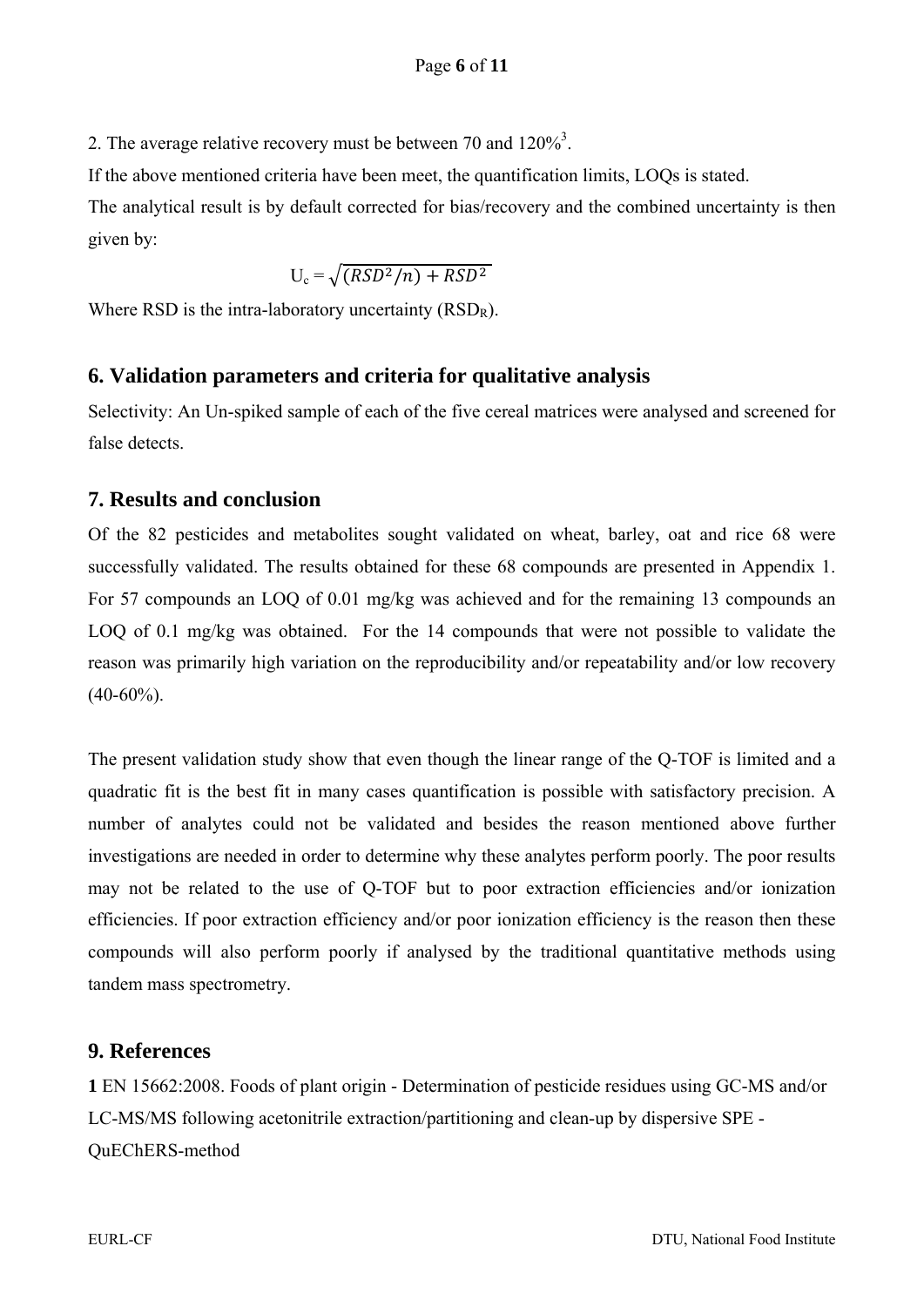**2** ISO 5725-2:1994. Accuracy (trueness and precision) of measurement methods and results – Part2. Basic method for the determination of repeatability and reproducibility of standard measurement method. First edition. December 1994.

**3** Method Validation and Quality Control Procedures for Pesticide Residue Analysis in Food and Feed, Document No SANTE/11813/2017, 01/01/2018.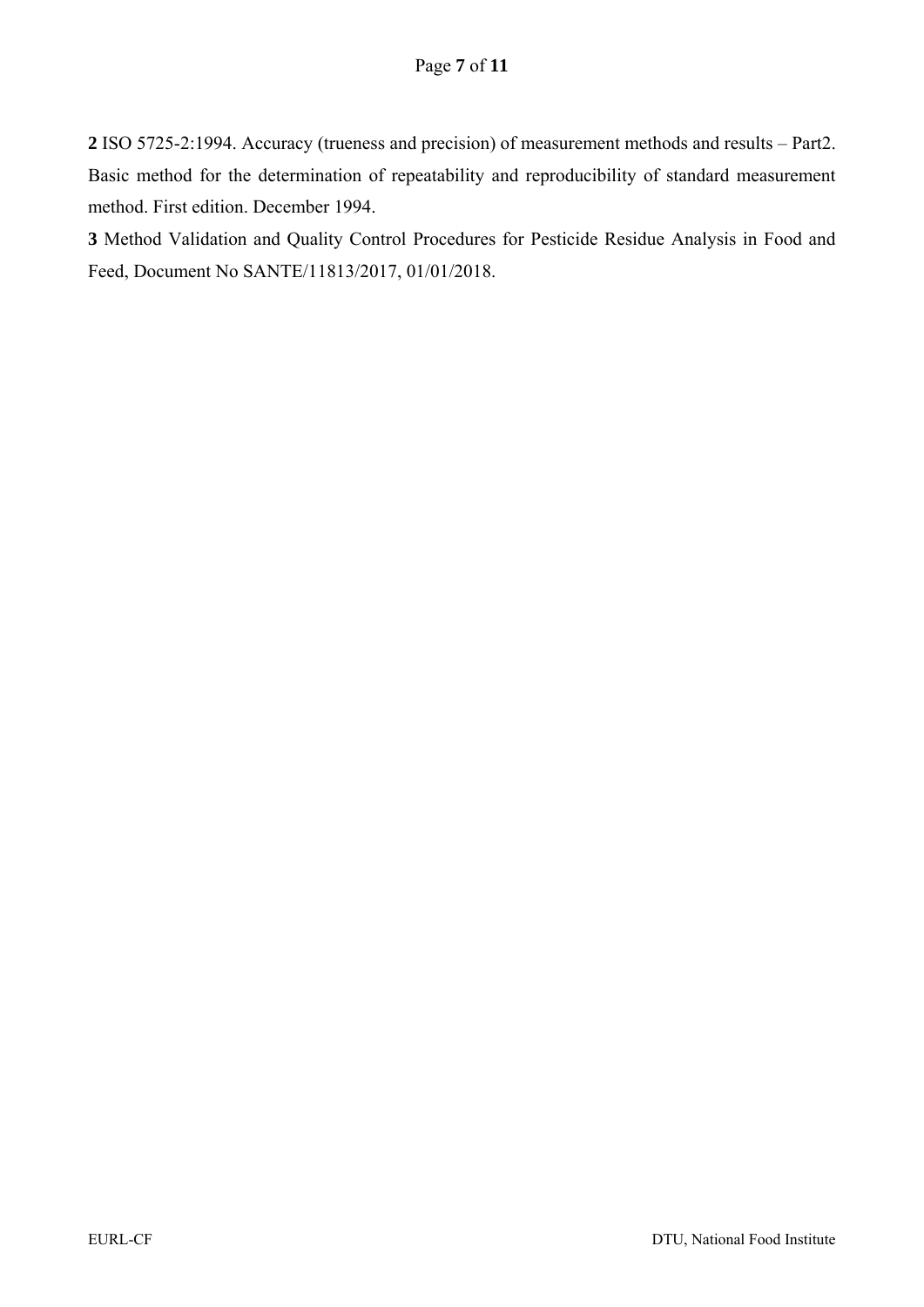## Page **8** of **11**

Appendix 1. Recoveries, repeatability (RSD<sub>r</sub>) and Limit of Quantification (LOQ) for pesticides validated on three cereal **commodities, wheat, barley, oat and rice using QuEChERS method and LC-ESI-QTOF.** 

|                        |                |                      | Spike level 0.01 mg/kg             |                |                |                               | Spike level 0.1 mg/kg |                      |                |                               |      |
|------------------------|----------------|----------------------|------------------------------------|----------------|----------------|-------------------------------|-----------------------|----------------------|----------------|-------------------------------|------|
|                        |                | Compound             | Recovery % $RSD_r$ , % $RSD_R$ , % |                |                | Comb.<br>Uncer-<br>tainty (%) | Recovery<br>$\%$      | RSD <sub>r</sub> , % | $RSD_R, %$     | Comb.<br>Uncer-<br>tainty (%) | LOQ  |
| $\mathsf{L}\mathsf{C}$ | no.<br>1       | Acibenzolar-S-methyl | 83                                 | 11             | 10             | 11                            | 91                    | 6                    | $\overline{7}$ | 8                             | 0.01 |
|                        | $\overline{2}$ | Ancymidol            | 71                                 |                | 10             | 10                            | 77                    | 14                   | 22             |                               |      |
| $\mathsf{LC}$          | $\overline{3}$ |                      |                                    | 5              |                |                               |                       |                      |                | 22                            | 0.01 |
| $\mathsf{LC}$          |                | Anilofos             | 83                                 | 6              | 9              | 9                             | 96                    | $\overline{7}$       | $\overline{7}$ | $\overline{7}$                | 0.01 |
| LC                     | $\overline{4}$ | Atraton              | 72                                 | 12             | 13             | 13                            | 95                    | 12                   | 18             | 19                            | 0.01 |
| LC                     | 5              | Atrazine-Desethyl    | 59                                 | 12             | 23             | 24                            | 96                    | $\,6$                | 5              | 5                             | 0.1  |
| LC                     | 6              | Azaconazole          | 86                                 | 9              | 13             | 13                            | 93                    | 9                    | 18             | 19                            | 0.01 |
| $\mathsf{LC}$          | $\tau$         | Aziprotryne          | 76                                 | 4              | 14             | 14                            | 90                    | $\mathbf 5$          | 9              | 9                             | 0.01 |
| LC                     | 8              | Beflubutamid         | 41                                 | 20             | 37             | 38                            | 89                    | 5                    | 13             | 13                            | 0.1  |
| LC                     | 9              | Benodanil            | 66                                 | 12             | 23             | 24                            | 96                    | 5                    | 9              | 9                             | 0.1  |
| LC                     | 10             | <b>Bensulide</b>     | 101                                | 9              | 18             | 19                            | 108                   | 10                   | 12             | 13                            | 0.01 |
| LC                     | 11             | Benzoximate          | 71                                 | 7              | 11             | 11                            | 92                    | 6                    | 8              | 8                             | 0.01 |
| LC                     | 12             | <b>Bromadiolone</b>  | 9                                  | 69             | 131            | 134                           | 74                    | 11                   | 16             | 16                            | 0.1  |
| LC                     | 13             | <b>Butachlor</b>     | 120                                | 9              | 10             | 11                            | 92                    | $\,6$                | 8              | 8                             | 0.01 |
| LC                     | 14             | <b>Butafenacil</b>   | 107                                | 6              | $\overline{7}$ | $\overline{7}$                | 115                   | 11                   | 13             | 14                            | 0.01 |
| LC                     | 15             | <b>Butamifos</b>     | 65                                 | 12             | 21             | 22                            | 92                    | $\,6$                | 8              | 9                             | 0.1  |
| LC                     | 16             | <b>Butylate</b>      | 77                                 | 5              | 24             | 25                            | 85                    | 5                    | 18             | 19                            | 0.01 |
| LC                     | 17             | Chloridazon          | 73                                 | $\overline{7}$ | 11             | 12                            | 95                    | 5                    | $6\phantom{1}$ | 6                             | 0.01 |
| LC                     | 18             | Chloroxuron          | 90                                 | 6              | 15             | 16                            | 90                    | 8                    | 20             | 20                            | 0.01 |
| LC                     | 19             | Coumachlor           | 92                                 | 12             | 22             | 23                            | 94                    | 12                   | 15             | 15                            | 0.01 |
| LC                     | 20             | Crimidine            | 101                                | 4              | $\overline{7}$ | $\overline{7}$                | 89                    | 13                   | 15             | 15                            | 0.01 |
| LC                     | 21             | Cycloate             | 72                                 | $\mathbf 5$    | 13             | 13                            | 94                    | $\mathbf 5$          | $\overline{7}$ | 8                             | 0.01 |
| LC                     | 22             | Daimuron             | 88                                 | 6              | 8              | 9                             | 91                    | 11                   | 14             | 14                            | 0.01 |
| LC                     | 23             | Desmedipham          | 77                                 | 10             | 17             | 18                            | 99                    | 15                   | 14             | 15                            | 0.01 |
| LC                     | 24             | Diallate (cis)       | 91                                 | 11             | 11             | 12                            | 90                    | $\mathbf 5$          | 6              | 6                             | 0.01 |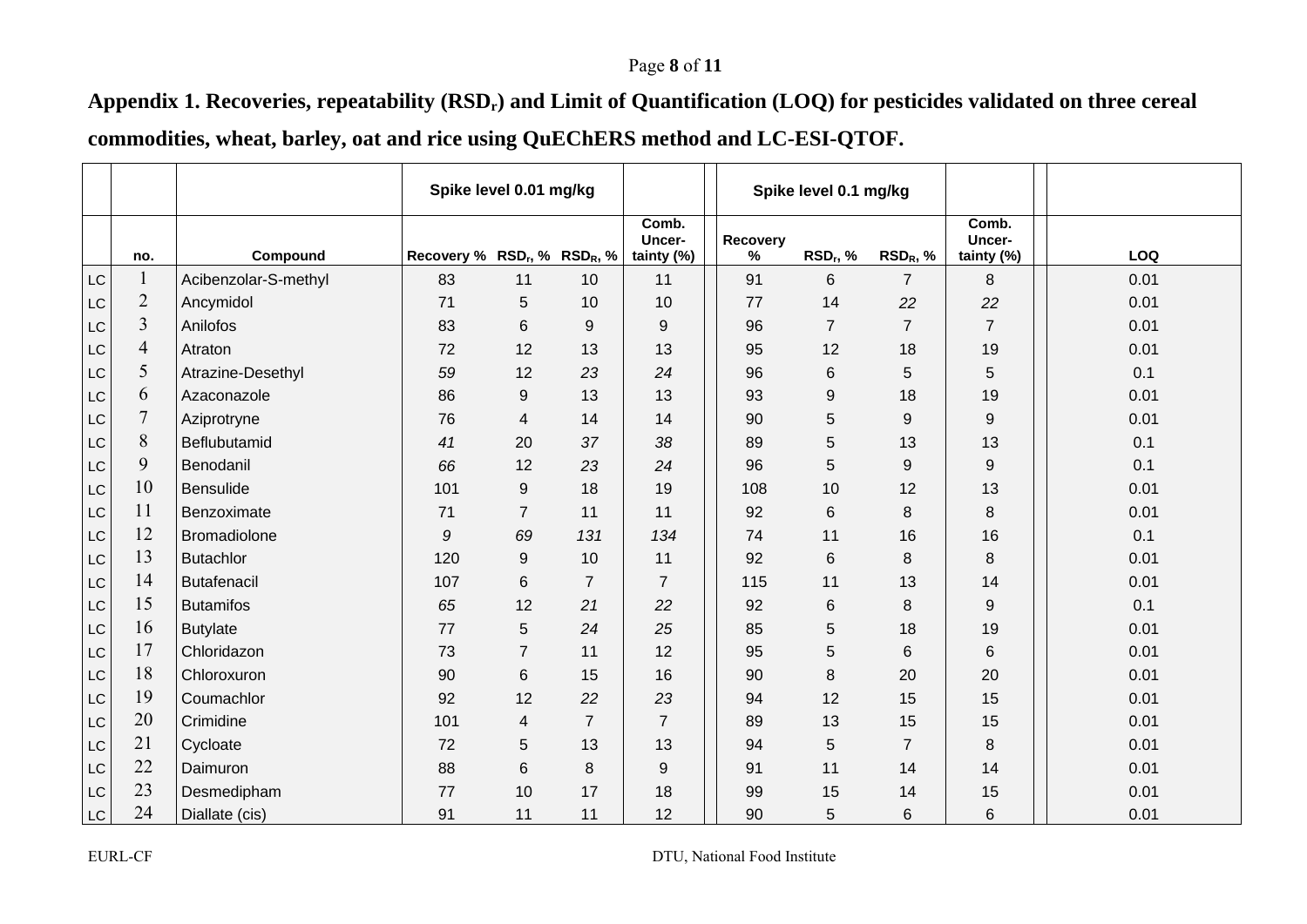Page **9** of **11**

|           |     |                       | Spike level 0.01 mg/kg                               |                |                |                               | Spike level 0.1 mg/kg |                  |                      |                               |      |
|-----------|-----|-----------------------|------------------------------------------------------|----------------|----------------|-------------------------------|-----------------------|------------------|----------------------|-------------------------------|------|
|           | no. | Compound              | Recovery % RSD <sub>r</sub> , % RSD <sub>R</sub> , % |                |                | Comb.<br>Uncer-<br>tainty (%) | Recovery<br>$\%$      | $RSD_r$ , %      | RSD <sub>R</sub> , % | Comb.<br>Uncer-<br>tainty (%) | LOQ  |
| LC        | 25  | Dichlormid            | 64                                                   | 25             | 29             | 30                            | 77                    | $\boldsymbol{9}$ | 22                   | 22                            | 0.1  |
| LC        | 26  | Dichlorobenzamide     | 59                                                   | 15             | 33             | 34                            | 85                    | 11               | 17                   | 18                            | 0.1  |
| LC        | 27  | Diclobutrazol         | 92                                                   | $\overline{7}$ | 13             | 13                            | 92                    | 8                | 10                   | 10                            | 0.01 |
| LC        | 28  | Dimethenamid          | 81                                                   | 5              | 17             | 17                            | 90                    | 8                | 12                   | 13                            | 0.01 |
| LC        | 29  | Dimethylvinphos       | 79                                                   | $\overline{7}$ | 14             | 14                            | 95                    | 5                | 8                    | 9                             | 0.01 |
| LC        | 30  | <b>Dinex</b>          | 89                                                   | 8              | 8              | 8                             | 90                    | 12               | 11                   | 11                            | 0.01 |
| LC        | 31  | Diphenamid            | 83                                                   | $\overline{7}$ | 10             | 11                            | 88                    | 10               | 12                   | 12                            | 0.01 |
| LC        | 32  | Dodemorph             | 83                                                   | 6              | 11             | 11                            | 83                    | 9                | 17                   | 18                            | 0.01 |
| LC        | 33  | Etaconazole           | 81                                                   | 19             | 19             | 19                            | 98                    | 9                | 16                   | 17                            | 0.01 |
| LC        | 34  | Ethiprole             | 52                                                   | 30             | 31             | 32                            | 101                   | 8                | 9                    | 9                             | 0.1  |
| LC        | 35  | Fensulfothion         | 95                                                   | 8              | 16             | 17                            | 99                    | 13               | 24                   | 25                            | 0.01 |
| LC        | 36  | Flucycloxuron         | 71                                                   | 16             | 15             | 15                            | 90                    | 13               | 12                   | 12                            | 0.01 |
| LC        | 37  | Fluridone             | 87                                                   | 6              | $\overline{7}$ | $\overline{7}$                | 98                    | 5                | 6                    | 6                             | 0.01 |
| LC        | 38  | Flurprimidol          | 79                                                   | 8              | 11             | 11                            | 92                    | 5                | 10                   | 10                            | 0.01 |
| LC        | 39  | Hexazinone            | 91                                                   | $\overline{7}$ | 10             | 11                            | 93                    | 9                | 12                   | 12                            | 0.01 |
| LC        | 40  | Imazamethabenz-methyl | 72                                                   | 11             | 15             | 15                            | 100                   | 11               | 16                   | 16                            | 0.01 |
| LC        | 41  | Imibenconazole        | 69                                                   | 8              | 10             | 11                            | 84                    | 11               | 12                   | 12                            | 0.01 |
| LC        | 42  | Inabenfide            | 56                                                   | 9              | 28             | 29                            | 87                    | 12               | 19                   | 19                            | 0.1  |
| LC        | 43  | Iprobenfos            | 81                                                   | $\overline{7}$ | 12             | 13                            | 95                    | $\overline{7}$   | 9                    | 10                            | 0.01 |
| LC        | 44  | Isazofos              | 68                                                   | 6              | 26             | 27                            | 85                    | 5                | 16                   | 17                            | 0.1  |
| LC        | 45  | Isocarbamide          | 64                                                   | 13             | 21             | 21                            | 85                    | 13               | 18                   | 19                            | 0.1  |
| LC        | 46  | Mefenpyr-diethyl      | 89                                                   | $\overline{7}$ | $\overline{7}$ | $\overline{7}$                | 97                    | $\overline{7}$   | $\overline{7}$       | $\overline{7}$                | 0.01 |
| LC        | 47  | Metazachlor           | 82                                                   | $\overline{7}$ | 10             | 10                            | 80                    | 17               | 23                   | 24                            | 0.01 |
| LC        | 48  | Metobromuron          | 82                                                   | 9              | 12             | 12                            | 95                    | 8                | 12                   | 13                            | 0.01 |
| LC        | 49  | Metrafenone           | 81                                                   | $\overline{7}$ | 8              | 9                             | 93                    | 6                | 11                   | 12                            | 0.01 |
| LC        | 50  | Napropamide           | 86                                                   | $\overline{7}$ | 10             | 10                            | 94                    | $\overline{7}$   | 9                    | 9                             | 0.01 |
| <b>LC</b> | 51  | Norflurazon           | 79                                                   | 14             | 16             | 17                            | 81                    | 11               | 21                   | 22                            | 0.01 |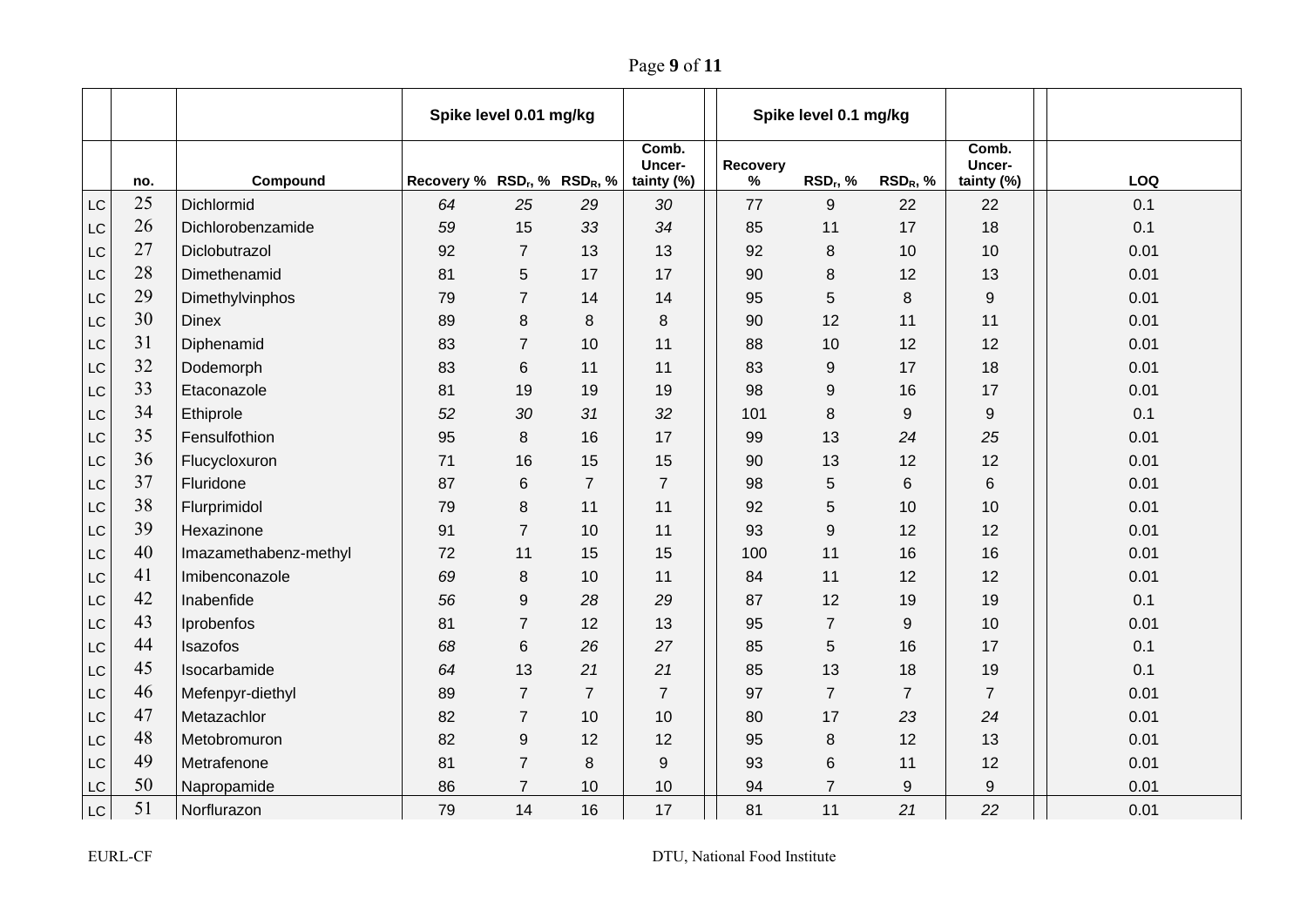Page **10** of **11**

|                        |     |                     | Spike level 0.01 mg/kg             |                |                |                               | Spike level 0.1 mg/kg |                      |                  |                               |      |
|------------------------|-----|---------------------|------------------------------------|----------------|----------------|-------------------------------|-----------------------|----------------------|------------------|-------------------------------|------|
|                        | no. | Compound            | Recovery % $RSD_r$ , % $RSD_R$ , % |                |                | Comb.<br>Uncer-<br>tainty (%) | Recovery<br>%         | RSD <sub>r</sub> , % | $RSD_R, %$       | Comb.<br>Uncer-<br>tainty (%) | LOQ  |
| LC                     | 52  | Pentanochlor        | 70                                 | 7              | 16             | 16                            | 84                    | 3                    | 10               | 10                            | 0.01 |
| LC                     | 53  | Pethoxamid          | 91                                 | 5              | 6              | 6                             | 100                   | 6                    | 8                | 8                             | 0.01 |
| LC                     | 54  | Pretilachlor        | 81                                 | 4              | 10             | 11                            | 92                    | 5                    | $\overline{7}$   | $\overline{7}$                | 0.01 |
| LC                     | 55  | Prometryn           | 86                                 | 19             | 20             | 21                            | 87                    | 8                    | 17               | 18                            | 0.01 |
| LC                     | 56  | Propachlor          | 72                                 | 10             | 16             | 16                            | 79                    | 17                   | 25               | 26                            | 0.01 |
| LC                     | 57  | Propaphos           | 72                                 | $\,8\,$        | 29             | 30                            | 91                    | $\overline{7}$       | 12               | 12                            | 0.01 |
| $\mathsf{LC}$          | 58  | Quizalofop-ethyl    | 72                                 | 6              | 10             | 10                            | 84                    | $\overline{7}$       | 8                | 8                             | 0.01 |
| LC                     | 59  | Rabenzazole         | 79                                 | $\mathbf 5$    | 18             | 19                            | 88                    | 8                    | 16               | 16                            | 0.01 |
| LC                     | 60  | Schradan            | 78                                 | 9              | 11             | 11                            | 86                    | $\,6$                | 9                | 9                             | 0.01 |
| LC                     | 61  | Siduron             | 103                                | 4              | $\overline{7}$ | $\overline{7}$                | 98                    | $6\phantom{1}$       | $\boldsymbol{9}$ | $\boldsymbol{9}$              | 0.01 |
| LC                     | 62  | Spirodiclofen       | 60                                 | 18             | 29             | 30                            | 79                    | 11                   | 21               | 21                            | 0.1  |
| <b>LC</b>              | 63  | <b>Tebupirimfos</b> | 77                                 | 5              | 12             | 12                            | 94                    | $\overline{7}$       | 11               | 12                            | 0.01 |
| LC                     | 64  | Tebutam             | 85                                 | 5              | 11             | 12                            | 91                    | 6                    | 13               | 13                            | 0.01 |
| LC                     | 65  | Thenylchlor         | 70                                 | 6              | 17             | 18                            | 90                    | $6\phantom{1}6$      | 12               | 13                            | 0.01 |
| LC                     | 66  | Thiazopyr           | 84                                 | $\mathbf 5$    | 25             | 26                            | 97                    | $\overline{7}$       | 18               | 19                            | 0.01 |
| LC                     | 67  | Tolfenpyrad         | 66                                 | 5              | 12             | 12                            | 93                    | $\,8\,$              | 10               | 11                            | 0.1  |
| $\mathsf{L}\mathsf{C}$ | 68  | <b>Tribufos</b>     | 73                                 | $\overline{7}$ | 10             | 10                            | 91                    | 8                    | 9                | 9                             | 0.01 |